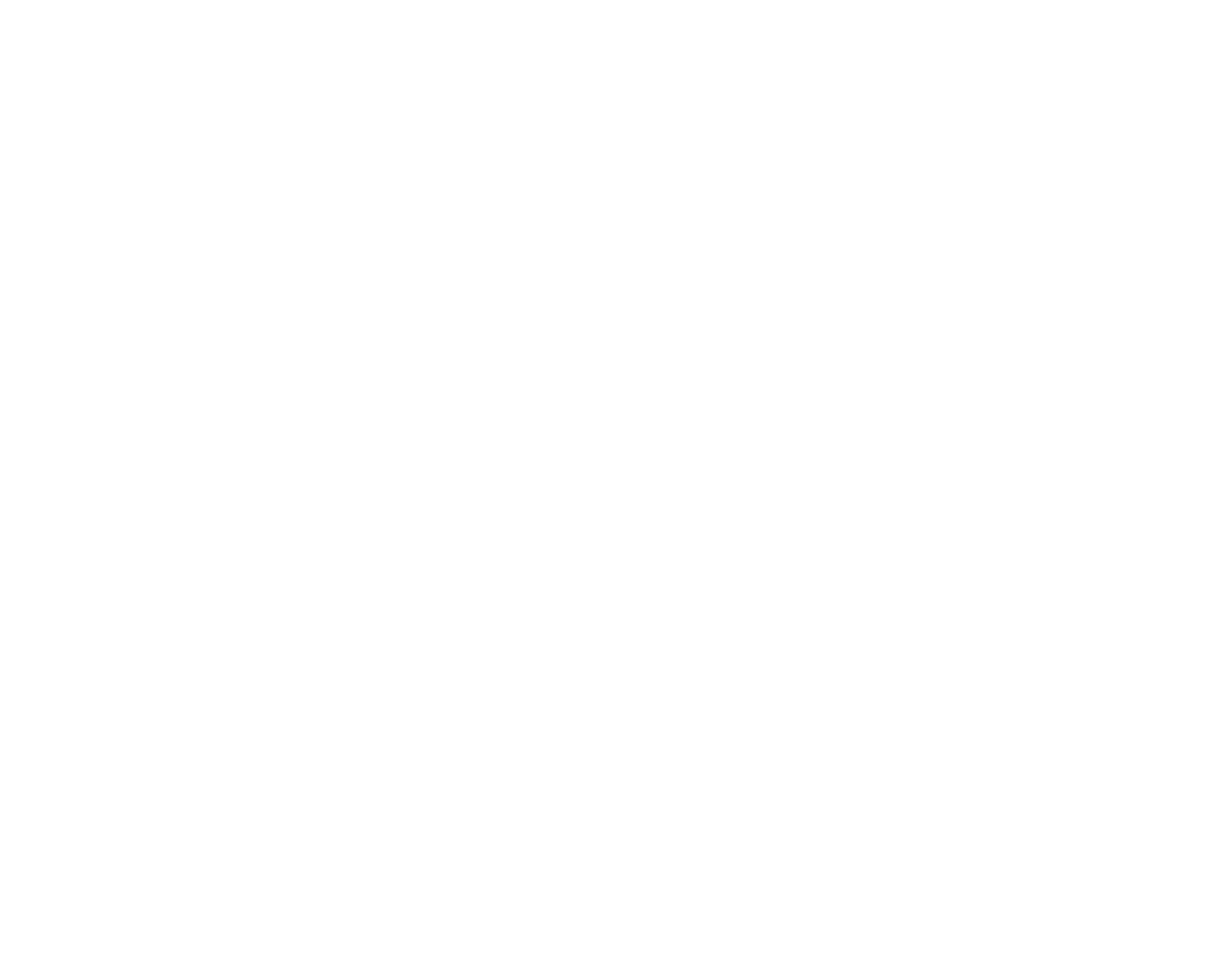# **Home & Rural Develoment**

| <b>SUBMITTED</b>           | <b>TYPE &amp;</b> | <b>PROJECT</b>     | <b>CITY</b>         | <b>SQUARE</b>   |                   | <b>AMOUNT OF</b> |
|----------------------------|-------------------|--------------------|---------------------|-----------------|-------------------|------------------|
| <b>BY</b>                  | <b>TARGE</b>      | <b>NAME</b>        | <b>COUNTY</b>       | FEET/           | <b>UNIT COST/</b> | <b>CREDIT</b>    |
|                            | <b>TING of</b>    |                    | <b>CONG. DIST.</b>  | <b>COST PER</b> | <b>TOTAL DEV.</b> | <b>APPROVED</b>  |
|                            | <b>UNITS</b>      |                    | # OF UNITS          | <b>SQUARE</b>   | <b>COST</b>       |                  |
|                            |                   |                    |                     | <b>FOOT</b>     |                   |                  |
| Tom J. Embach              | <b>New</b>        | Park West          | Mountain Home       | 37,620          | \$66,218          | \$53,563 Fed     |
| Leisure Home               | Construct         | Apartments         | <b>Baxter</b>       |                 |                   |                  |
| Corporation                | ion               |                    | 3 <sup>rd</sup>     | \$63.37         | \$2,383,870       |                  |
| P.O. Box 3030              |                   |                    |                     |                 |                   |                  |
| Mountain Home, AR          | Senior/Di         |                    | 36 Units            |                 |                   |                  |
| 72654-3030<br>870.424.7460 | sabled            |                    |                     |                 |                   |                  |
| Rene Pace                  | <b>New</b>        | Magnolia           | <b>Dewitt</b>       | 15,260          | \$64,769          | \$48,161 Fed     |
| Southern Community         | Construct         | Lane               | Arkansas            |                 |                   |                  |
| Development Corp.          | ion               | Apartments         | 1 <sup>st</sup>     | \$84.89         | \$1,295,388       |                  |
| 708 Clinton, Suite         |                   |                    |                     |                 |                   |                  |
| 105                        | Senior            |                    | 20 Units            |                 |                   |                  |
| Arkadelphia, AR            |                   |                    |                     |                 |                   |                  |
| 71923                      |                   |                    |                     |                 |                   |                  |
| 870.246.4731               |                   |                    |                     |                 |                   |                  |
| <b>Russell Altizer</b>     | Acquistio         | Cottonwood         | <b>Forrest City</b> | 36,892          | \$65,867          | \$140,540 Fed    |
| Sunbelt Development        | n/Rehab           | Townhouses         | St. Francis         |                 |                   | \$28,108 State   |
| Corp.                      |                   |                    | 1 <sup>st</sup>     | \$80.35         | \$2,964,042       |                  |
| 13200 W. Markham           | Multi             |                    |                     |                 |                   |                  |
| Suite 108                  | Family            |                    | 45 Units            |                 |                   |                  |
| Little Rock, AR            |                   |                    |                     |                 |                   |                  |
| 72211<br>501.227.7730      |                   |                    |                     |                 |                   |                  |
| Charles C. Turnage         | Acquisitio        | Calico Rock        | Calico Rock         | 21,092          | \$64,835          | \$64,552 Fed     |
| Seaside                    | n/ Rehab          | <b>Villas</b>      | Izard               |                 |                   |                  |
| Development Corp.          |                   |                    | 1 <sup>st</sup>     | \$89.15         | \$1,880,232       |                  |
| P.O. Box 653               | Multi             |                    |                     |                 |                   |                  |
| Monticello, AR 71657       | Family            |                    | 29 Units            |                 |                   |                  |
| 870.367.6226               |                   |                    |                     |                 |                   |                  |
| William F. Puryear         | Acquisitio        | <b>Shady Creek</b> | Foreman             | 17,560          | \$64,592          | \$76,938 Fed     |
| Shady Creek Apts.          | n/Rehab           | Apartments         | <b>Little River</b> |                 |                   |                  |
| Of Foreman, LLC            |                   |                    | 4 <sup>th</sup>     | \$88.29         | \$1,550,229       |                  |
| P.O. Box 36                | Senior/Di         |                    |                     |                 |                   |                  |
| Dumas, AR 71639            | sabled            |                    | 24 Units            |                 |                   |                  |
| 870.382.6762               |                   |                    |                     |                 |                   |                  |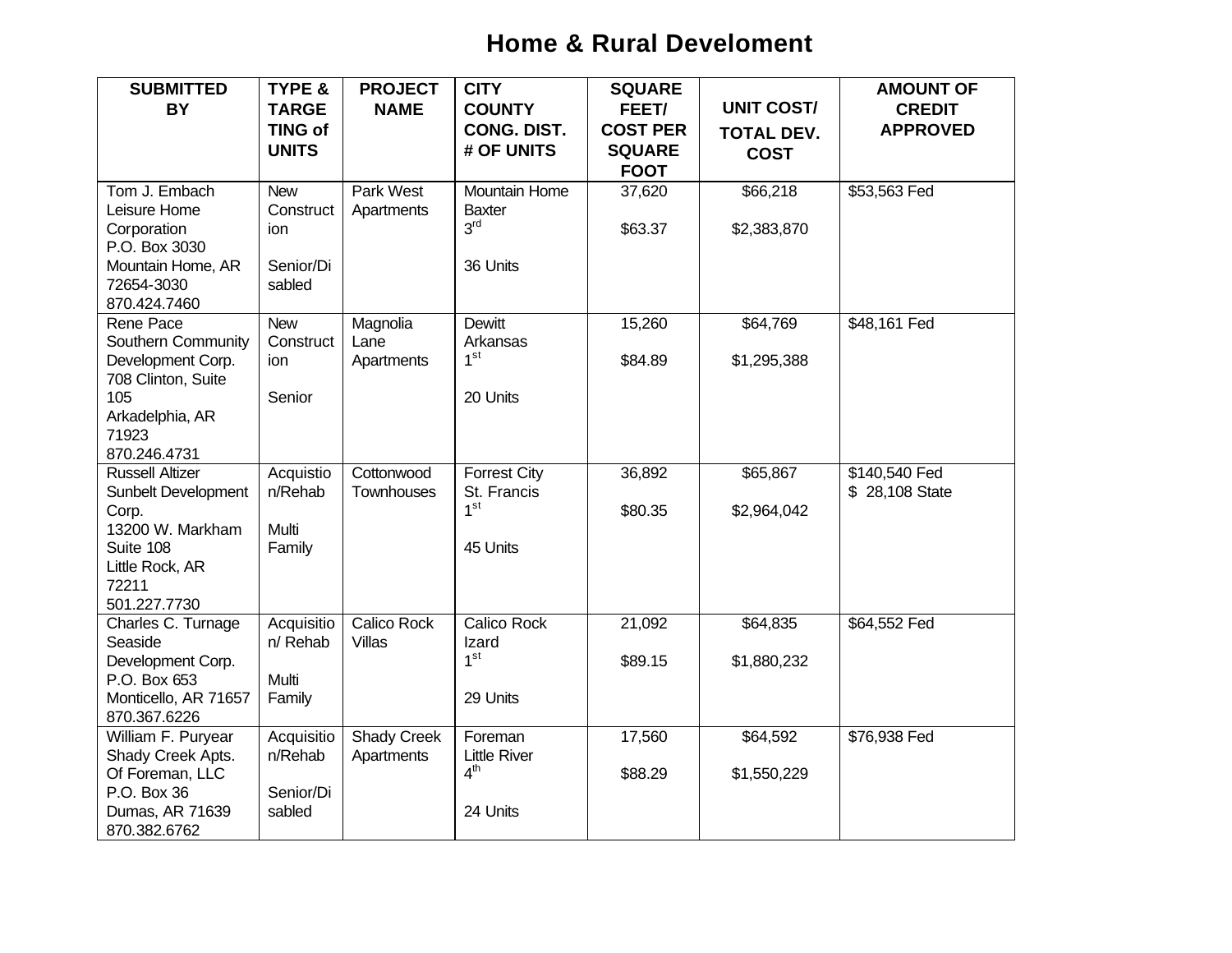| Annette Cowen    | Acquisitio | Westridge  | Grady    | 12,100  | \$69,413            | \$41,980 Fed      |
|------------------|------------|------------|----------|---------|---------------------|-------------------|
| DCP Development, | n/Rehab    | Apartments | Lincoln  |         |                     |                   |
| LLC              |            |            | 4th      | \$91.79 | \$1,110,610         |                   |
| P.O. Box 624     | Multi      |            |          |         |                     |                   |
| Dumas, AR 71639  | Family/Di  |            | 16 Units |         |                     |                   |
| 870.382.5141     | sabled     |            |          |         |                     |                   |
|                  |            |            |          |         | <b>Total Credit</b> | \$425,734 Federal |
|                  |            |            |          |         | Approved            | 28,108 State      |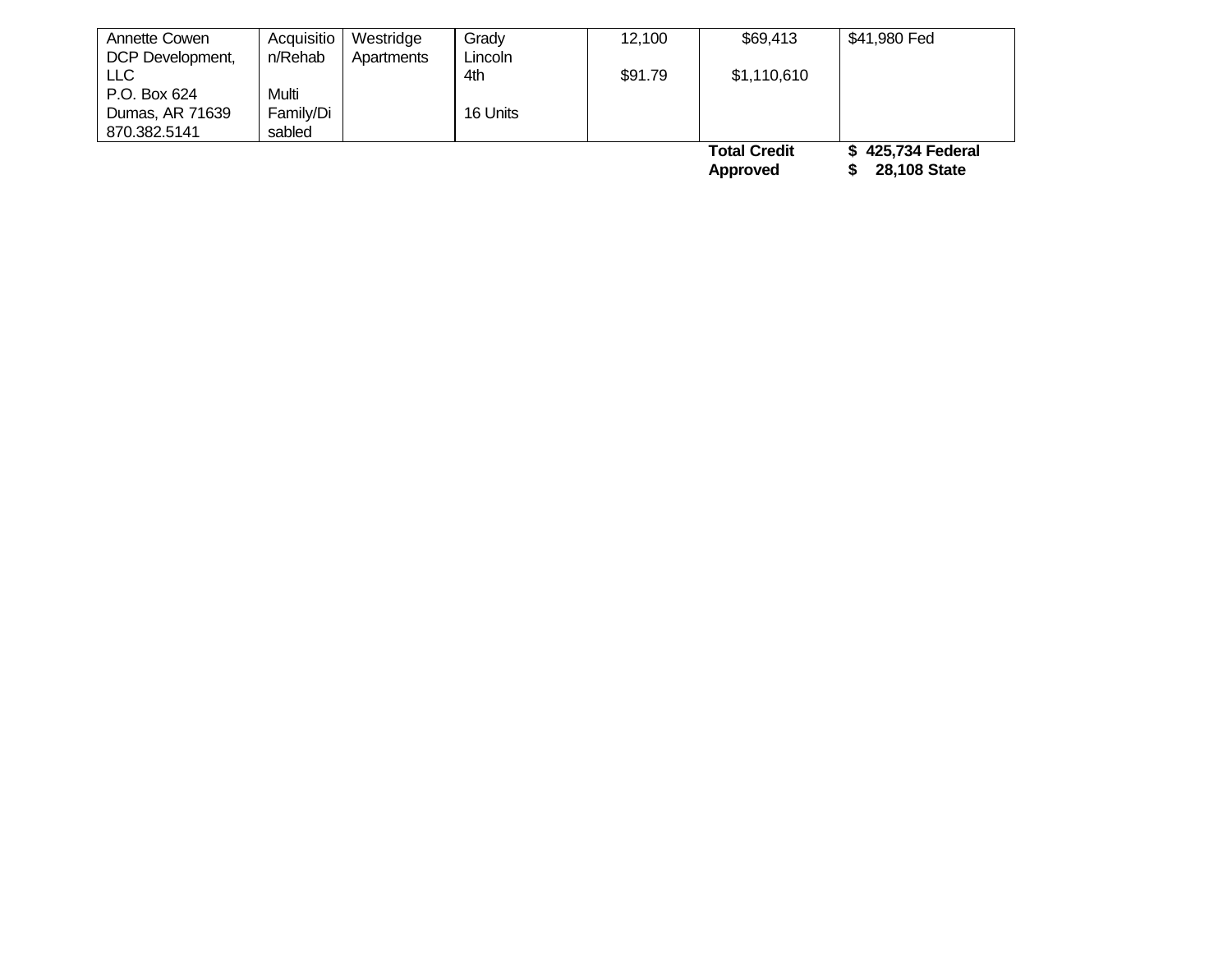# **Assisted Living**

| <b>SUBMITTED</b><br><b>BY</b>                                                                                           | <b>TYPE &amp;</b><br><b>TARGE</b><br><b>TING of</b><br><b>UNITS</b> | <b>PROJECT</b><br><b>NAME</b>             | <b>CITY</b><br><b>COUNTY</b><br><b>CONG. DIST.</b><br><b>NUMBER OF</b><br><b>UNITS</b> | <b>SQUARE</b><br>FEET/<br><b>COST PER</b><br><b>SQUARE</b><br><b>FOOT</b> | <b>UNIT COST/</b><br><b>TOTAL DEV.</b><br><b>COST</b> | <b>AMOUNT OF</b><br><b>CREDIT</b><br><b>APPROVED</b> |
|-------------------------------------------------------------------------------------------------------------------------|---------------------------------------------------------------------|-------------------------------------------|----------------------------------------------------------------------------------------|---------------------------------------------------------------------------|-------------------------------------------------------|------------------------------------------------------|
| Ed Haas<br><b>White River Area</b><br>Agency on Aging,<br>Inc.<br>P.O. Box 2637<br>Batesville, AR 72503<br>870.612.3000 | <b>New</b><br>Construct<br>ion<br>Senior/Di<br>sabled               | Eagle<br>Mountain<br>Retirement<br>Center | <b>Batesville</b><br>Independence<br>1 <sup>st</sup><br>40 Units                       | 28,395<br>\$119.50                                                        | \$84,829<br>\$3,393,195                               | \$282,600 Fed                                        |
|                                                                                                                         |                                                                     |                                           |                                                                                        |                                                                           | <b>Total Credit</b><br><b>Approved</b>                | \$282,600 Federal<br><b>State</b><br>-0-             |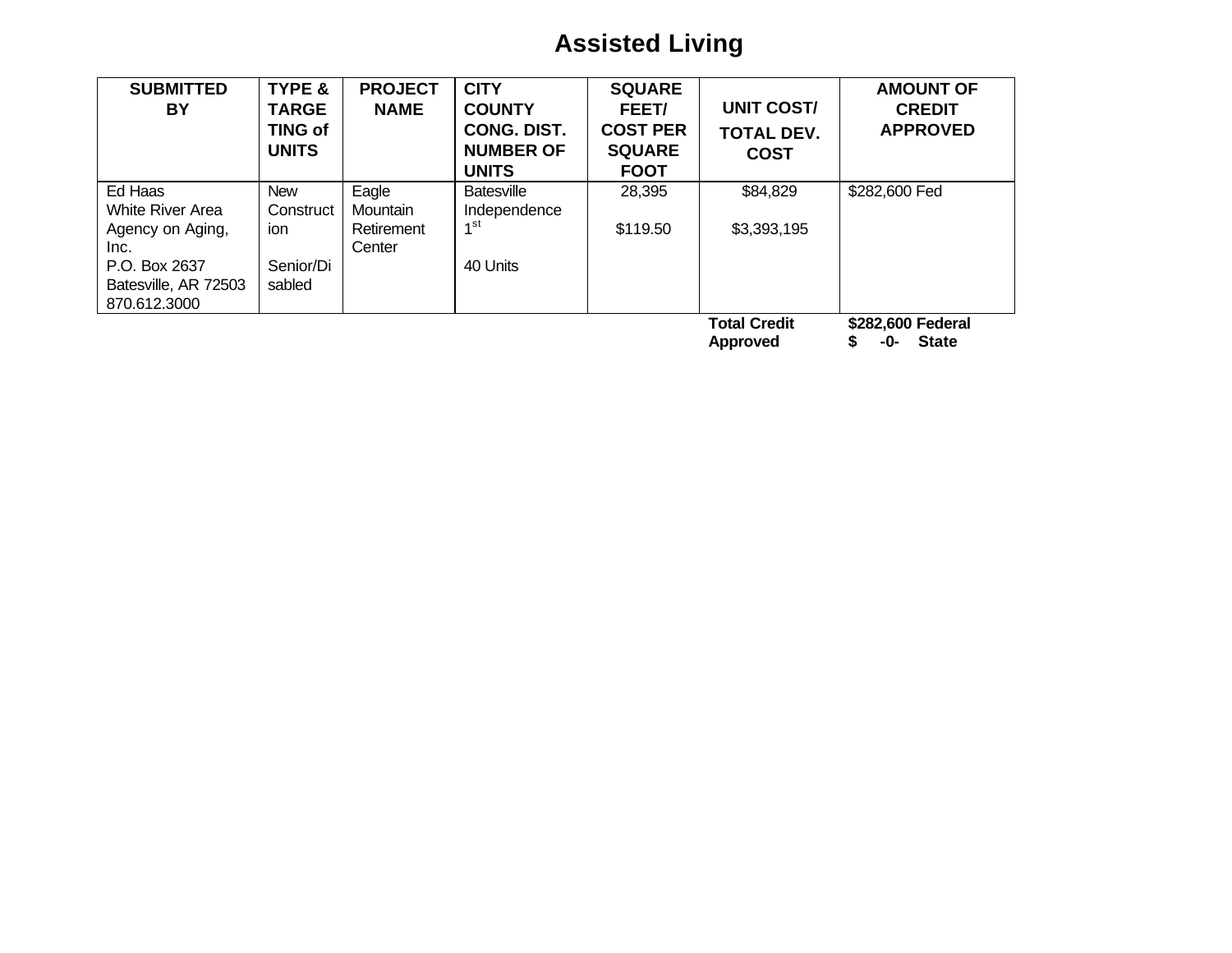## **For-Profit**

| <b>SUBMITTED</b>                  | <b>TYPE &amp;</b> | <b>PROJECT</b>       | <b>CITY</b>                 | <b>SQUARE</b>   |                   | <b>AMOUNT OF</b> |
|-----------------------------------|-------------------|----------------------|-----------------------------|-----------------|-------------------|------------------|
| BY                                | <b>TARGE</b>      | <b>NAME</b>          | <b>COUNTY</b>               | FEET/           | <b>UNIT COST/</b> | <b>CREDIT</b>    |
|                                   | <b>TING</b>       |                      | <b>CONG. DIST.</b>          | <b>COST PER</b> | <b>TOTAL DEV.</b> | <b>APPROVED</b>  |
|                                   | <b>OF</b>         |                      | <b>NUMBER OF</b>            | <b>SQUARE</b>   | <b>COST</b>       |                  |
|                                   | <b>UNITS</b>      |                      | <b>UNITS</b>                | <b>FOOT</b>     |                   |                  |
| Dean Balding Baxter               | Acquisitio        | Woodman              | <b>Hot Springs</b>          | 80,914          | \$70,764          | \$300,000 Fed    |
| Woodman Bldg.                     | n/Rehab           | <b>Building</b>      | <b>National Park</b>        |                 |                   | \$ 39,084 State  |
| Senior Living, L.P.               |                   | Senior Living        | Garland                     | \$55.98         | \$4,528,911       |                  |
| 2090 Holly Grove Rd.              | Senior            |                      | 4 <sup>th</sup>             |                 |                   |                  |
| Lewisburg, TN 37091               |                   |                      |                             |                 |                   |                  |
| 931.359.3814                      |                   |                      | 64 Units                    |                 |                   |                  |
| Dale Lancaster                    | <b>New</b>        | Arrington            | <b>West Memphis</b>         | 73,000          | \$92,424          | \$300,000 Fed    |
| Arrington                         | Construct         | Estates of           | Crittenden                  |                 |                   | \$ 60,000 State  |
| Development, LLC                  | ion               | West                 | 1 <sup>st</sup>             | \$75.97         | \$5,545,426       |                  |
| P.O. Box 672                      |                   | <b>Memphis</b>       |                             |                 |                   |                  |
| Madison, MS 39130                 | Multi             |                      | 60 Units                    |                 |                   |                  |
| 601.856.3538                      | Family            |                      |                             |                 |                   |                  |
| <b>Rodney Triplett</b>            | <b>New</b>        | <b>Colonial Park</b> | Conway                      | 38,800          | \$83,543          | \$281,041 Fed    |
| Tri-Park, LLC                     | Construct         | Apartments           | Faulkner<br>2 <sup>nd</sup> |                 |                   |                  |
| P.O. Box 741                      | ion               |                      |                             | \$86.13         | \$3,341,748       |                  |
| Jackson, MS 39205<br>601.939.0225 | Senior            |                      | 40 Units                    |                 |                   |                  |
| Dale Lancaster                    | <b>New</b>        | Lincoln              | Lincoln                     | 37,992          | \$94,664          | \$262,732 Fed    |
| Arrington                         | Construct         | Gardens              | Washington                  |                 |                   |                  |
| Development, LLC                  | ion               |                      | 3 <sup>rd</sup>             | \$79.74         | \$3,029,252       |                  |
| P.O. Box 672                      |                   |                      |                             |                 |                   |                  |
| Madison, MS 39130                 | Multi             |                      | 32 Units                    |                 |                   |                  |
| 601.856.3538                      | Family            |                      |                             |                 |                   |                  |
| <b>Jim Petty</b>                  | <b>New</b>        | <b>Chapel Ridge</b>  | <b>Forrest City</b>         | 65,116          | \$58,514          | \$294,038 Fed    |
| <b>ERC Development</b>            | Construct         | of Forrest           | St. Francis                 |                 |                   | \$58,808 State   |
| Group, LLC                        | ion               | City II              | 1 <sup>st</sup>             | \$61.11         | \$3,978,978       |                  |
| P.O. Box 3945                     |                   |                      |                             |                 |                   |                  |
| Fort Smith, AR                    | Multi             |                      | 68 Units                    |                 |                   |                  |
| 72913                             | Family            |                      |                             |                 |                   |                  |
| 479.452.9950                      |                   |                      |                             |                 |                   |                  |
| Tom J. Embach                     | <b>New</b>        | Mountain             | Mountain Home               | 47,500          | \$73,555          | \$299,628 Fed    |
| Leisure Home                      | Construct         | <b>Station II</b>    | <b>Baxter</b>               |                 |                   |                  |
| Corporation                       | ion               | Apartments           | 3 <sup>rd</sup>             | \$77.43         | \$3,677,750       |                  |
| P.O. Box 3030                     |                   |                      |                             |                 |                   |                  |
| Mountain Home, AR                 | Multi             |                      | 50 Units                    |                 |                   |                  |
| 72654-3030                        | Family/Di         |                      |                             |                 |                   |                  |
| 870.424.7460                      | sabled            |                      |                             |                 |                   |                  |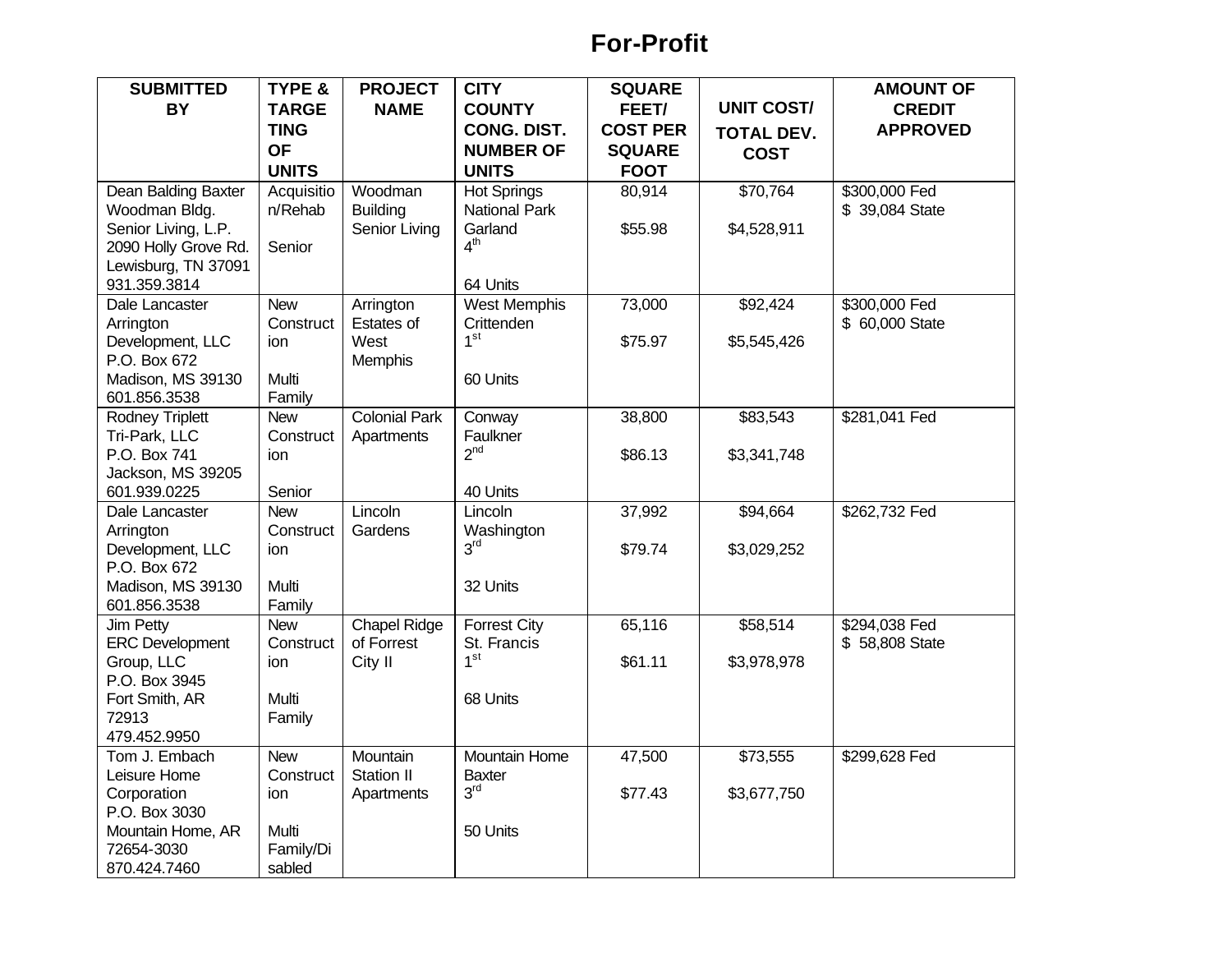| <b>Barry Davidson</b>    | <b>New</b>      | Hillview             | North Little Rock | 51,038  | \$74,461            | \$300,000 Fed       |
|--------------------------|-----------------|----------------------|-------------------|---------|---------------------|---------------------|
| Davidson Connie          | Construct       | Village              | Pulaski           |         |                     |                     |
| Reality Advisor, Inc.    | ion             |                      | 2 <sup>nd</sup>   | \$81.70 | \$4,169,851         |                     |
| 5005 LBJ Freeway,        |                 |                      |                   |         |                     |                     |
| Suite 300                | Senior/         |                      | 56 Units          |         |                     |                     |
| Dallas, TX 75244-        | <b>Disabled</b> |                      |                   |         |                     |                     |
| 6121                     |                 |                      |                   |         |                     |                     |
| 972.788.2800             |                 |                      |                   |         |                     |                     |
| Joseph Kemp              | <b>New</b>      | The Peaks at         | <b>Pine Bluff</b> | 64,731  | \$75,322            | \$300,000 Fed       |
| <b>KRR Construction,</b> | Construct       | Pine Bluff           | Jefferson         |         |                     |                     |
| Inc.                     | ion             |                      | 4 <sup>th</sup>   | \$80.31 | \$5,423,187         |                     |
| 1818 Cedardale Rd.       |                 |                      |                   |         |                     |                     |
| Lancaster, TX 75134      | Multi           |                      | 72 Units          |         |                     |                     |
| 972.224.1096             | Family          |                      |                   |         |                     |                     |
| Arby L. Smith            | <b>New</b>      | The Ridge at         | Lake Hamilton     | 90,096  | \$56,311            | \$300,000 Fed       |
| <b>RichSmith</b>         | Construct       | Lake Hamilton        | Garland           |         |                     |                     |
| Development, LLC         | ion             |                      | 4 <sup>th</sup>   | \$60.01 | \$5,405,908         |                     |
| 9800 Maumelle Blvd.      |                 |                      |                   |         |                     |                     |
| North Little Rock, AR    | Multi           |                      | 96 Units          |         |                     |                     |
| 72113                    | Family          |                      |                   |         |                     |                     |
| 501.758.2441             |                 |                      |                   |         |                     |                     |
| Dale Lancaster           | <b>New</b>      | Alma                 | Alma              | 51,032  | \$65,206            | \$300,000 Fed       |
| Arrington                | Construct       | Gardens              | Crawford          |         |                     |                     |
| Development, LLC         | ion             | Apartments           | 3 <sup>rd</sup>   | \$71.56 | \$3,651,579         |                     |
| P.O. Box 672             |                 |                      |                   |         |                     |                     |
| Madison, MS 39130        | Multi           |                      | 56 Units          |         |                     |                     |
| 601.856.3538             | Family          |                      |                   |         |                     |                     |
| Tom J. Embach            | <b>New</b>      | <b>Cotter Senior</b> | Cotter            | 11,153  | \$62,293            | \$101,860 Fed       |
| Leisure Home             | Construct       | Citizens             | <b>Baxter</b>     |         |                     |                     |
| Corporation              | ion             |                      | 3 <sup>rd</sup>   | \$89.37 | \$996,700           |                     |
| P.O. Box 3030            |                 |                      |                   |         |                     |                     |
| Mountain Home, AR        | Senior          |                      | 16 Units          |         |                     |                     |
| 72654-3030               |                 |                      |                   |         |                     |                     |
| 870.424.7460             |                 |                      |                   |         |                     |                     |
| Tom J. Embach            | <b>New</b>      | <b>Lowell Senior</b> | Lowell            | 20,104  | \$77,275            | \$63,180 Fed        |
| Leisure Home             | Construct       | Citizens             | <b>Benton</b>     |         |                     |                     |
| Corporation              | ion             |                      | 3 <sup>rd</sup>   | \$92.25 | \$1,854,600         |                     |
| P.O. Box 3030            |                 |                      |                   |         |                     |                     |
| Mountain Home, AR        | Senior/Di       |                      | 24 Units          |         |                     |                     |
| 72654-3030               | sabled          |                      |                   |         |                     |                     |
| 870.424.7460             |                 |                      |                   |         |                     |                     |
|                          |                 |                      |                   |         | <b>Total Credit</b> | \$3,246,248 Federal |
|                          |                 |                      |                   |         | <b>Approved</b>     | 157,892 State<br>\$ |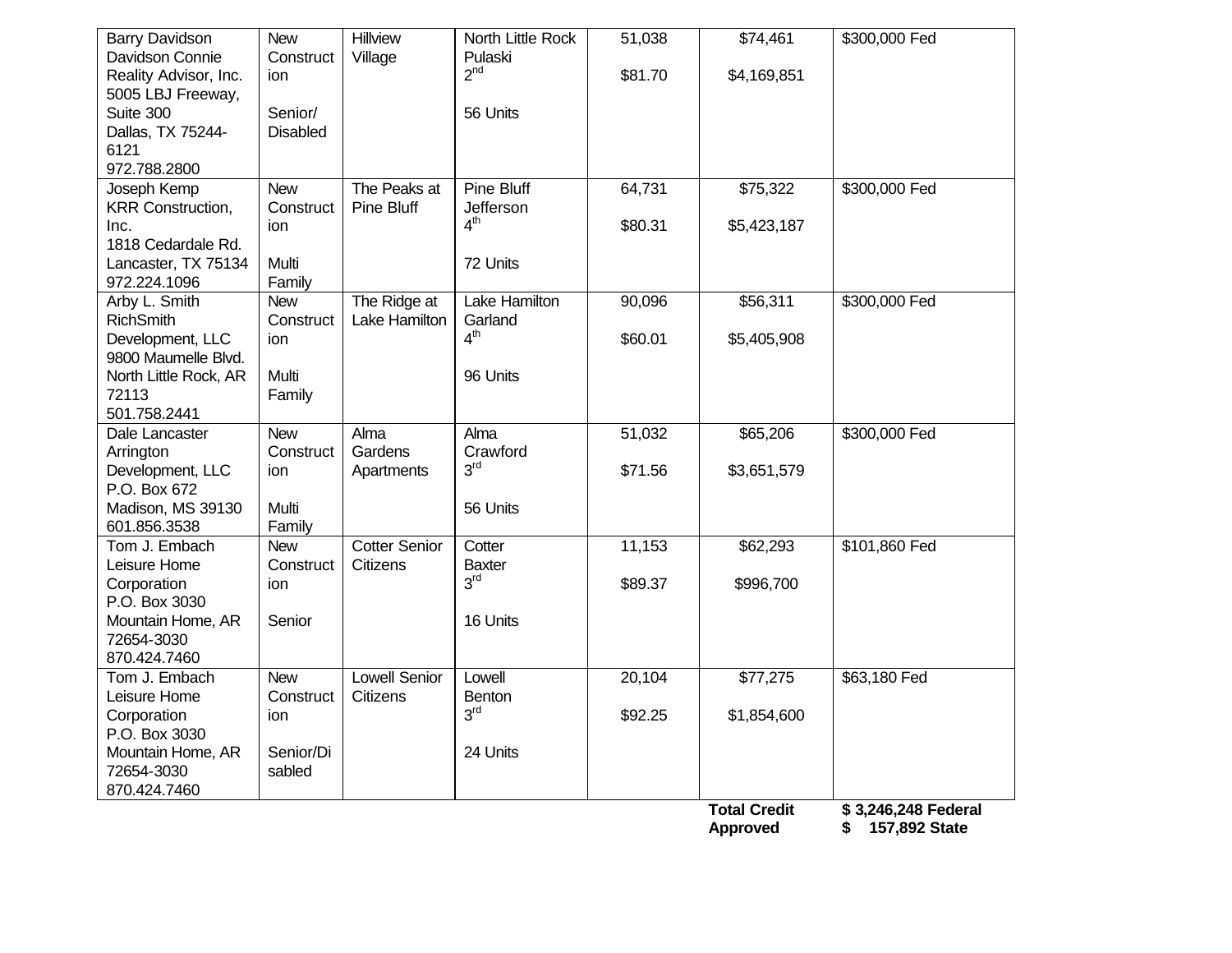# **Forward Commitments**

| <b>SUBMITTED</b><br>BY | <b>TYPE &amp;</b><br><b>TARGE</b><br><b>TING of</b><br><b>UNITS</b> | <b>PROJECT</b><br><b>NAME</b> | <b>CITY</b><br><b>COUNTY</b><br><b>CONG. DIST.</b><br><b>NUMBER OF</b><br><b>UNITS</b> | <b>SQUARE</b><br><b>FEET</b> | <b>UNIT COST/</b><br><b>TOTAL DEV.</b><br><b>COST</b> | <b>AMOUNT OF</b><br><b>CREDIT</b><br><b>REQUESTED</b> |
|------------------------|---------------------------------------------------------------------|-------------------------------|----------------------------------------------------------------------------------------|------------------------------|-------------------------------------------------------|-------------------------------------------------------|
| Pat Joyner             | Acquisitio                                                          | Image                         | Little Rock                                                                            | 50,500                       | \$60,947                                              | \$143,769 Fed                                         |
| Unified C.D.C.         | n/Rehab                                                             | <b>Estates</b>                | Pulaski                                                                                |                              |                                                       |                                                       |
| 6320 Baseline Road     |                                                                     |                               | 2 <sup>nd</sup>                                                                        | \$36.21                      | \$1,828,431                                           |                                                       |
| Suite A                | Multi                                                               |                               |                                                                                        |                              |                                                       |                                                       |
| Little Rock, AR        | Family                                                              |                               | 30 Units                                                                               |                              |                                                       |                                                       |
| 72209                  |                                                                     |                               |                                                                                        |                              |                                                       |                                                       |
| 501.562.4704           |                                                                     |                               |                                                                                        |                              |                                                       |                                                       |
|                        |                                                                     |                               |                                                                                        |                              | <b>Total Credit</b><br>Approved                       | \$143,769 Federal<br><b>State</b><br>-0-              |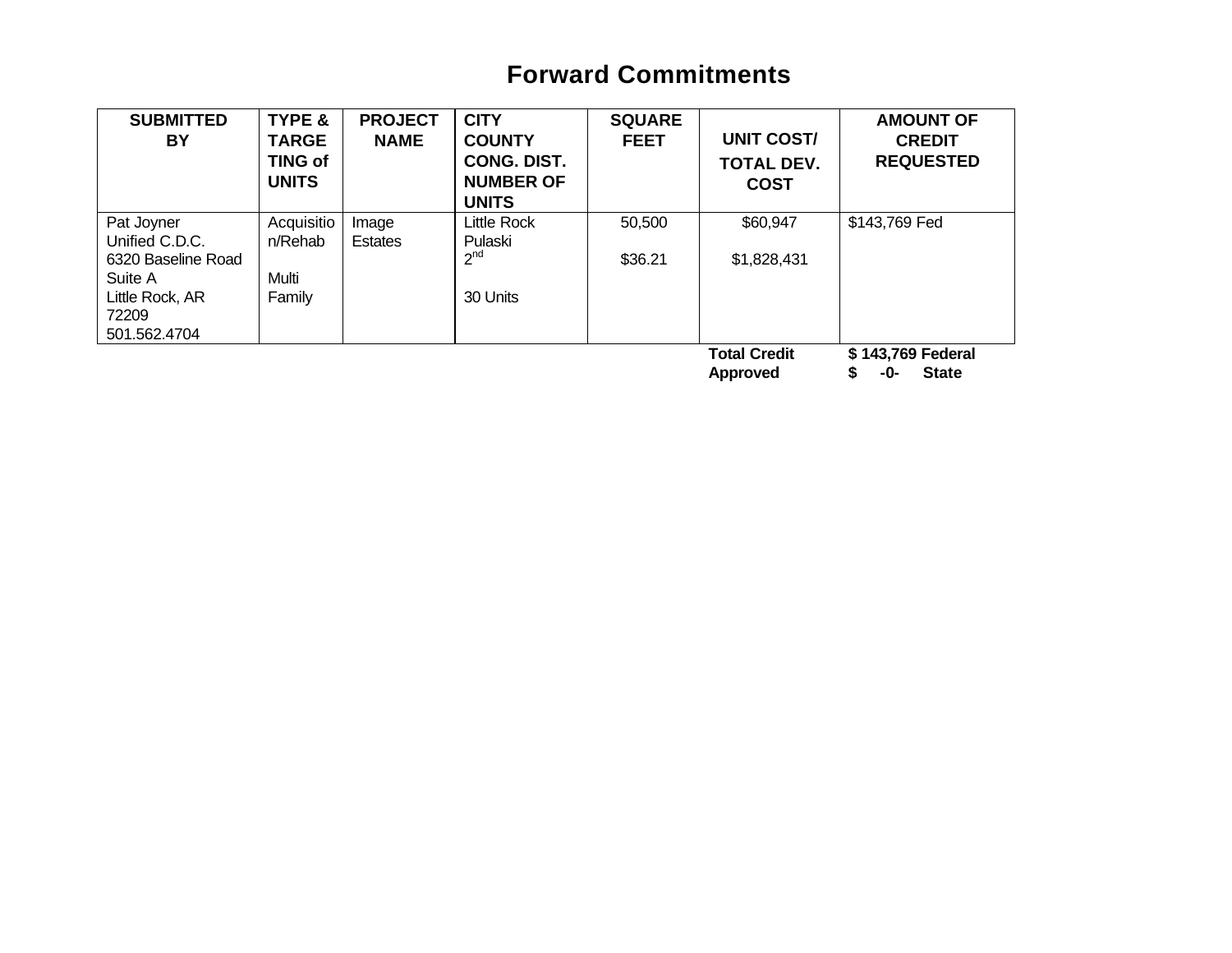# **TOTAL REQUEST**

|                                       | <b>Federal</b>          | <b>State</b>  |
|---------------------------------------|-------------------------|---------------|
| <b>For-Profit Applications</b>        | \$5,123,747             | \$633,248     |
| <b>Non-Profit Applications</b>        | \$1,044,371             | \$124,000     |
| Home & Rural Development Applications | 502,981<br>$\mathbb{S}$ | 74,489<br>\$. |
| <b>Assisted Living Applications</b>   | 282,600                 | S             |
| <b>Forward Commitments</b>            | 143,769                 |               |
| <b>Total Requested</b>                | \$7,097,468             | \$831,737     |

# **CREDITS AVAILABLE**

|                                     | <b>Federal</b> |                                   |
|-------------------------------------|----------------|-----------------------------------|
| <b>Sub Total Allocation</b>         |                | $$4,711,157$ (\$1.75 x 2,692,090) |
| <b>Plus Carry Forward from 2001</b> | \$ 327,726     |                                   |
| <b>Total Allocation</b>             | \$5,038,883    |                                   |

|                                      | <b>SET-ASIDES</b><br><b>APPROVED</b> | <b>BOARD</b> |
|--------------------------------------|--------------------------------------|--------------|
| <b>Assisted Living Set-Aside</b>     | 300,000                              | 282,600      |
| 20% Non-Profit Set-Aside             | \$1,007,777                          | \$1,044,371  |
| 20% Home/Rural Development Set-Aside | \$1,007,777                          | 425,734      |
| <b>For-Profit Credits Available</b>  | \$2,723,329                          | \$3,246,248  |
|                                      | \$5,038,883                          | \$4,998,953  |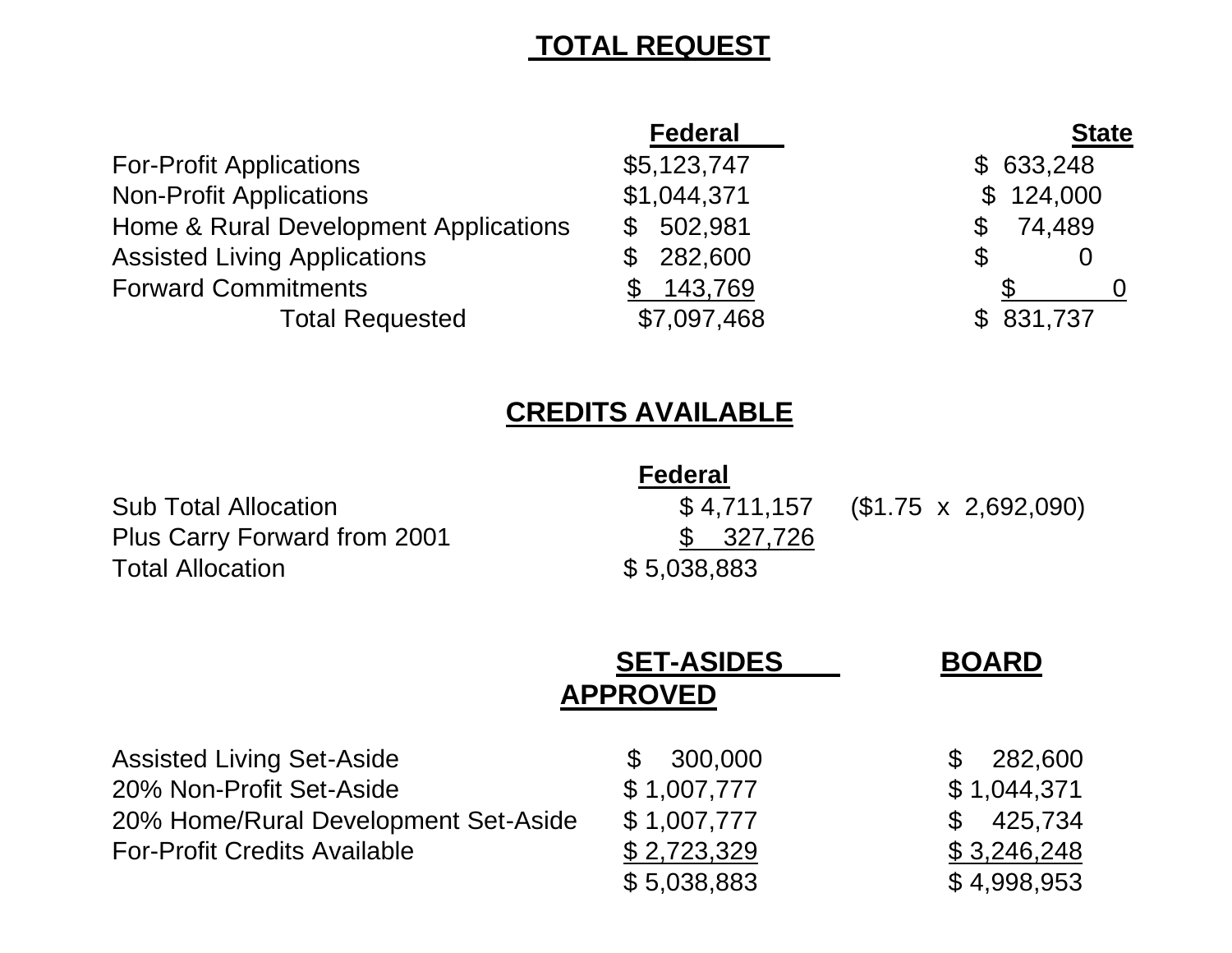**Remaining Tax Credits** \$39,930